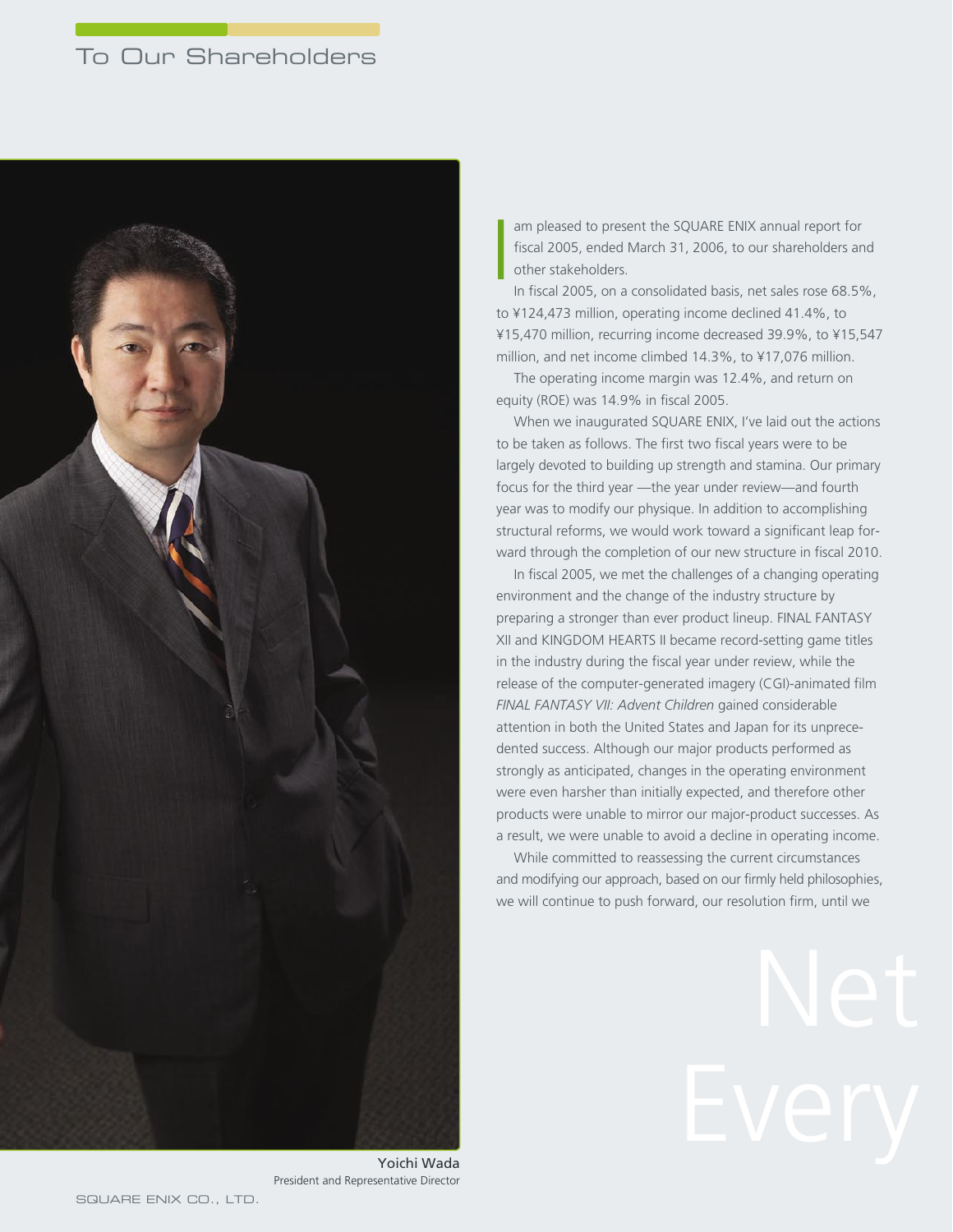achieve our goal of becoming the world's leading company in our chosen sphere.

#### **2005: "Year Zero" for the "Video Game Industry"**

In the twenty or so years since its emergence, the video game industry has enjoyed extremely favorable growth. Although it almost goes without saying that this growth was driven by the advent of completely new and revolutionary content, at the same time, another key ingredient has been the industry's unique structure.

In the industry's early phase, video game console manufacturers developed and marketed both game consoles and game software. The source of the growth of the industry was their careful move recognizing the benefit of the network externality. As a result, an enormous base of independent software developers flourished. Each new generation of hardware produced by game console manufacturers spawned a complete ecosystem comprising software development and distribution channels. The ecosystem rapidly grew to become a massive industry.

Simply stated, one could say that this industry developed not as the "video game industry" but as the "game console industry." This setup has fostered a positive climate for risk-taking by game software developers, and in some ways has been a comfortable environment in which to grow.

However, in recent times several of the prerequisite conditions necessary to maintain this ecosystem have begun to crumble. From such physical media as read-only memory (ROM) cartridges and DVDs, the industry is moving toward online networks. This is not only altering the industry's distribution structure but also transforming the business model itself.

Furthermore, changes are occurring in the competitiveness of game consoles. In particular, in terms of graphics capabilities,

game consoles that had enjoyed an overwhelming cost performance advantage are now facing a raft of competitive challenges. On the one hand, consumers have been oversupplied with features, while on the other, general-use terminals have achieved a remarkable jump in performance.

Of course, it is not the case that the conventional business model has become generally obsolete. Apple Computer, Inc.'s iPod and Nintendo Co., Ltd.'s NINTENDO DS demonstrate the successful experience of the conventional model. What I am referring to is the fact that it has become difficult for a single game console manufacturer to sustain a market worth several trillion yen. My point here is not to debate the fate of a particular game console maker, but to explain the kind of problems briefly that we must grapple with as a game software producer.

On reflection, if we focus our attention on the content itself, over the past twenty years, millions of people around the world have grown familiar with video games, while the assets we have accumulated are vast. It would be fair to say that video games have already become a recognized genre of entertainment.

If the ecosystem that has existed until now breaks down, the content itself must become self-sustainable. In other words, our basic cognizance of the operating environment is that a "video game industry" in the true sense is beginning to take shape.

As well as being a significant opportunity, this juncture also represents a huge challenge. We must examine at the most fundamental level a whole array of points that—until now we have not needed to be directly involved with.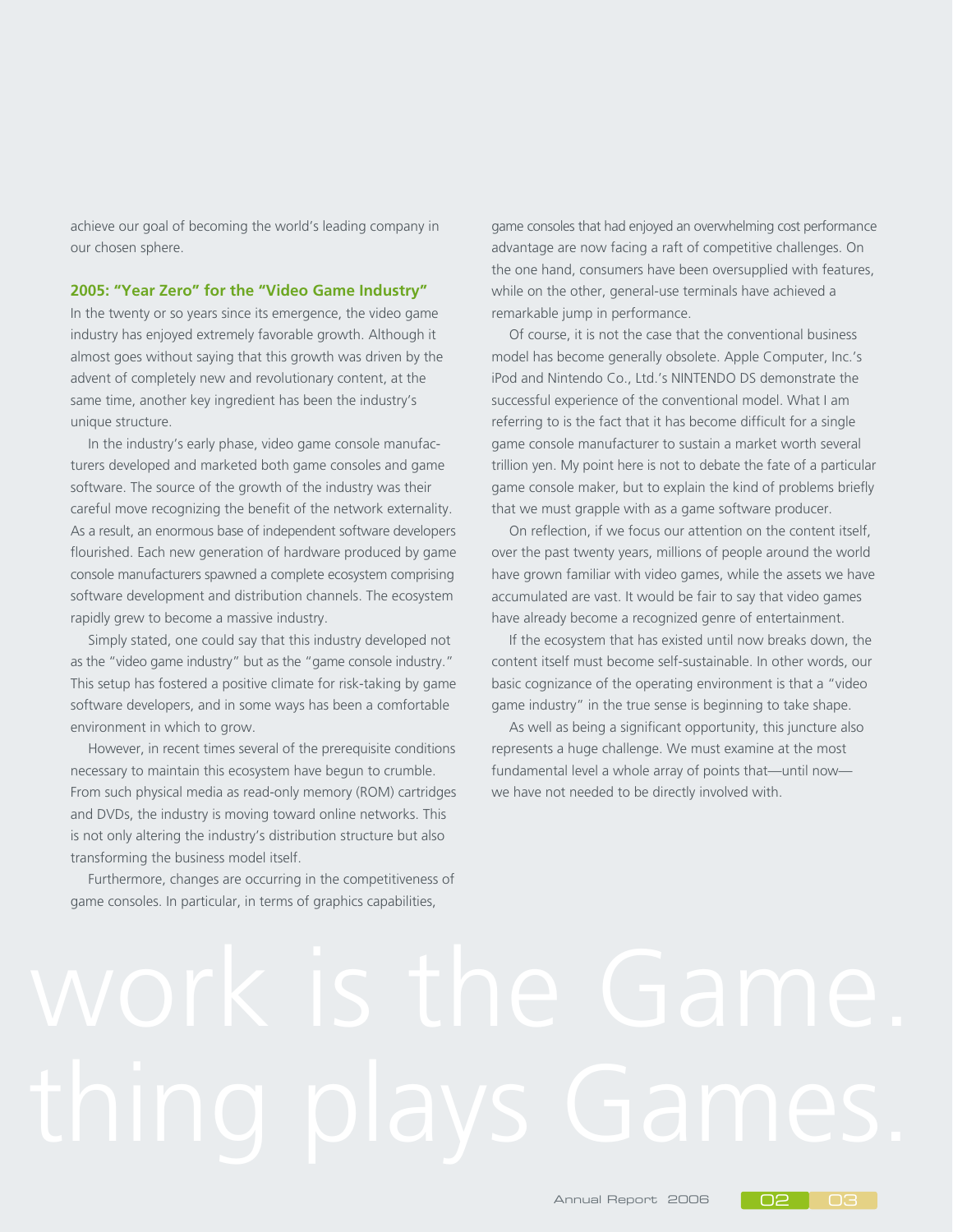## **Strategic Options Needed**

I have provided a brief overview above of the current situation in the video game industry. The changes taking place have implications far beyond the video game industry alone. I would argue that it is natural to view what is happening in the video game industry as part of a much broader industrial revolution sweeping the economy as a whole. In our industry and in many others, a process of trial and error is being repeated, with the consensus on the next generation of business models not yet within reach.

I believe the strategy suited to such a fluid period of transformation should involve management developing a diverse and effective range of tactical options. In particular, what kind of management options should we prepare?

At the heart of the current revolution is a power shift from companies to consumers. There are many very hasty arguments about the meaning of this phenomenon; however, I would propose a reasonable definition along the following lines. The power of consumers was not recognized in the past, but now consumers are getting involved in one end of the supply chain.

A fundamental policy must be to make this power shift toward consumers an anchor within our menu of strategic options. Simultaneously, we need to ensure that the Company has a sufficient level of maneuverability. For this reason, we decided to raise ¥50 billion in convertible bonds with warrants in November 2005.

# **Becoming the World's Leading Community Management Company: Three Key Approaches**

Our goal is to become the best community management company providing the best content in the world. When I talk about "community," I do not limit it to just net-based communities, but use it to mean any group of customers that share a common set of tastes and interests. By serving each community organically with the highest quality content and services, we aim to make these communities even stronger.

In the world of entertainment, if the people in the audience are not enjoying themselves, they will refuse to pay the entertainer a dime. To say it another way, the fact that people have paid shows that they have already made quite a significant commitment to what we are offering. Through the development of the network environment and the formation of virtual and real communities, the relationships built up between content and customers, as well as the relationships among customers, will become even stronger.

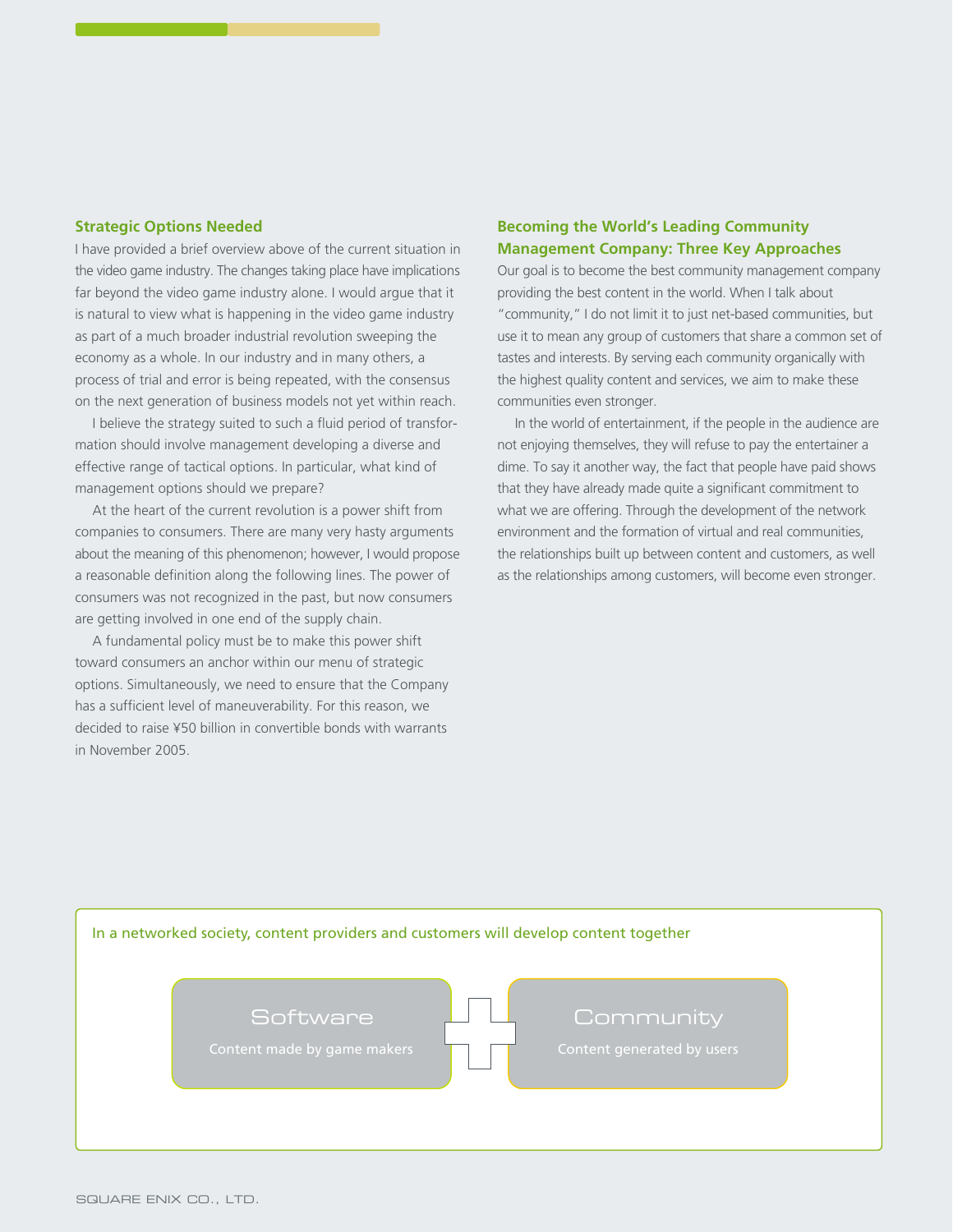

Our fundamental strategy is to leverage this energy skillfully as the driving force for a business. I believe the real engine for growth will be the vitality of communities formed by customers.

At the kernel of a community is a shared worldview, whether that springs from a common interest in video games, manga or some other pursuit. Communities are thus defined by such attributes as a video game's worldview or a certain taste in design. Conventional methods of grouping customers—such as by age, gender or nationality—are hardly useful.

Seen from the customer's perspective, each person has a multitude of tastes, so each person can belong to several communities without any incompatibility. The important point is to avoid generalization of communities. Regardless of the community size, we should be conscious of the fact that each community is unique and irreplaceable.

However, if we analyze customer lifestyles, we find that there is some level of uniformity across such marketing parameters as age group or occupation, and further, that the type of terminals people use and their media exposure patterns have a close correlation with lifestyle.

Therefore, it becomes important to prepare a diverse array of content and service entry points. To enhance a community's gravitational pull as well as increase profitability, it is necessary to cater to a wide range of lifestyles. One of the reasons we decided to bring TAITO into the SQUARE ENIX Group was the addition of amusement arcades to our existing lineup of customer entry points, which includes video game consoles, personal computers (PCs), mobile phones and magazines.

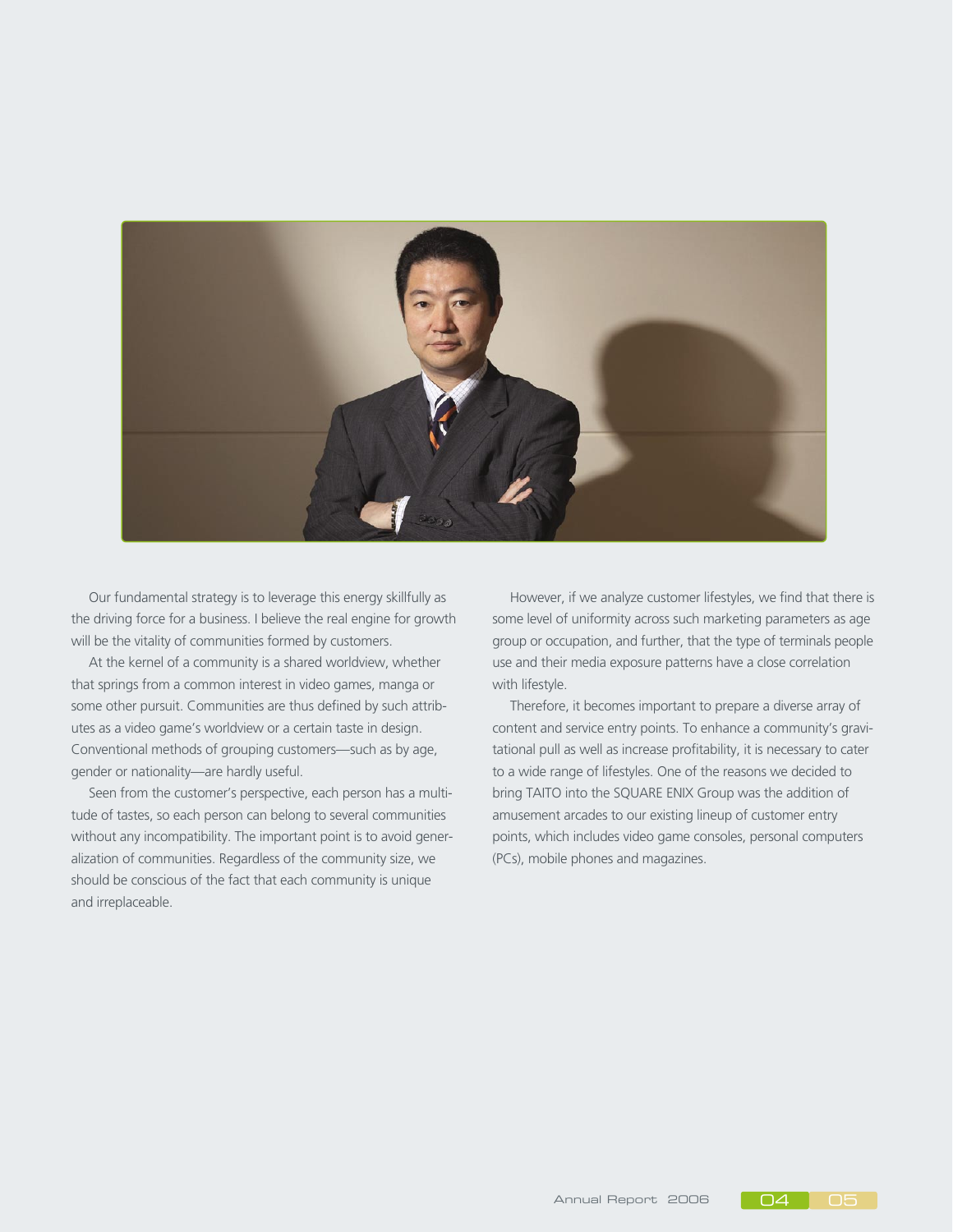What specific measures are needed to implement the strategies I have outlined? We have formulated three key approaches.

# 1. Bolstering the performance of existing communities

To reiterate, customers belonging to a particular community exhibit few common attributes outside of their shared interest in the community. Consequently, their lifestyles tend to be many and varied. By utilizing many types of terminals across a large number of media, it is possible to bolster the contact points with customers belonging to a community. As well as increasing average revenue per user (ARPU), this is also aimed at seeking out potential customers. An example of how we might increase ARPU is releasing a movie in response to customer demand for ways to revisit the emotion they experienced when playing a video game.

Our definition of potential customers may be a little different than the typical one. Seen from the customer point of view, since the communities to which the customer belongs and their own lifestyle may be unrelated, if there are no content or services catering to their particular lifestyle the opportunities for purchasing behavior are limited. For example, a busy office worker may belong to a particular band's fan club, but he may not have the time to go to their concerts, and is therefore unable to purchase tickets through the club. However, he can buy their CDs, which he can listen to whenever he likes. What we mean by potential customers are those whose tastes or interests

match the community's but have not been able to contribute to revenue. A point to be noted is that while trying to grow the community, the introduction of people with unrelated interests should be avoided. If a community's raison d'être is diluted, it is very hard to resurrect.

#### 2. Developing new communities

To expand the business without diluting communities, we need not only to grow existing communities, but also develop new ones. Up to now, we have concentrated on developing our own original content and have produced a number of major hits. In the future, we aim to respond to the expectations of our customers by further refining our creativity. I believe that our diverse creative capabilities across several genres, including game software, publication and animation, will continue to bolster our competitive advantage.

At the same time, in a departure from our past practices we will actively seek to approach outside communities. This may involve providing value added to third parties, who have already developed communities with strong drawing power, and helping invigorate these communities. We are confident that we can nurture such businesses to become new revenue sources. Services provided to EZ Game Street! and On Demand TV are our initial foray into this area. Our joint venture with Xavel, Inc., is also part of this strategy. In both cases, rather than our own brands we will work in the background to enhance our partners' brands.